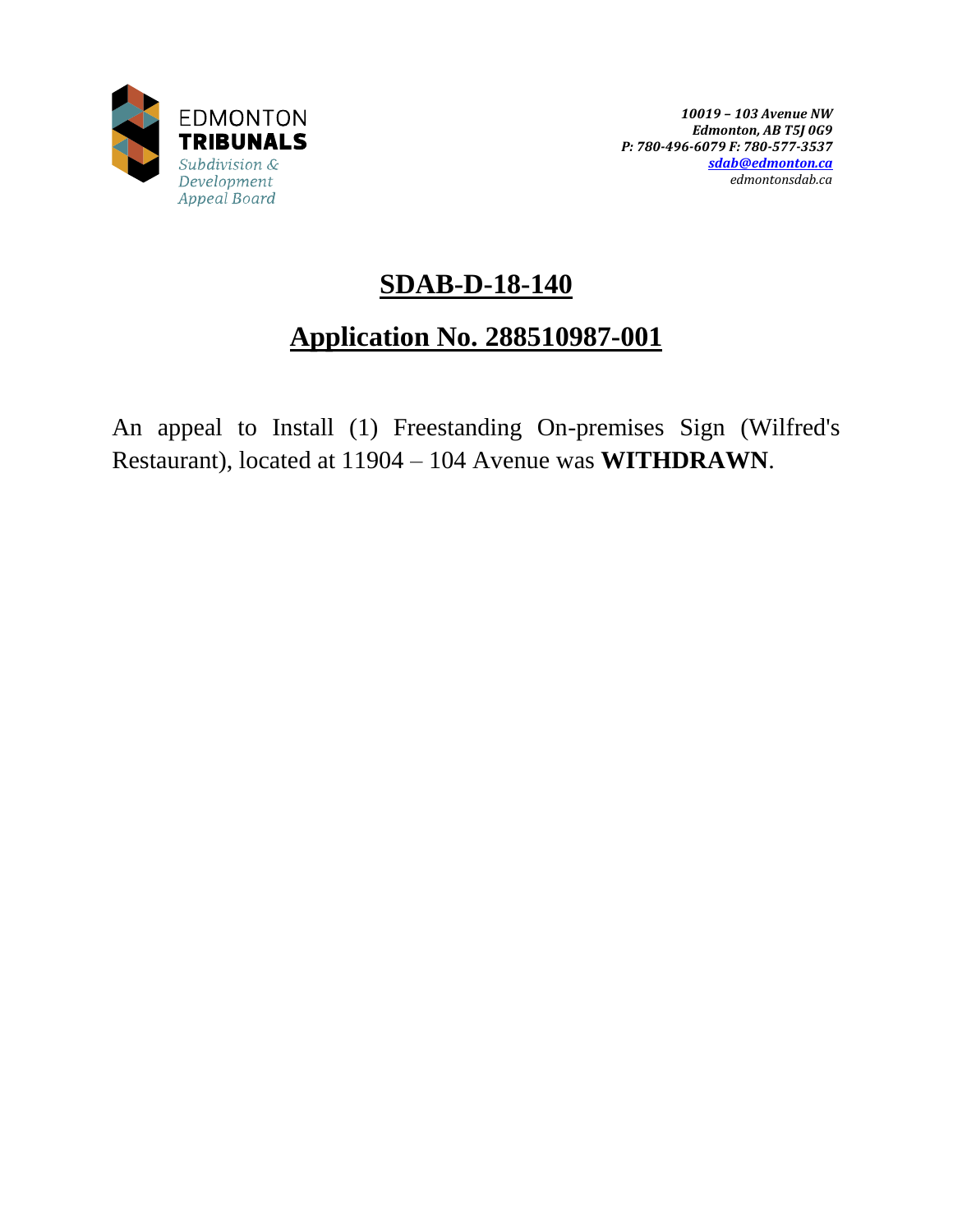

Date: December 20, 2018 Project Number: 276136177-001 File Number: SDAB-D-18-208

## **Notice of Decision**

[1] The Subdivision and Development Appeal Board (the "Board") at a hearing on December 12, 2018, made and passed the following motion:

> "That the appeal be scheduled for December 12, 2018 at the written request from the Respondent."

[2] On December 12, 2018, the Board made and passed the following motion:

"That SDAB-D-18-208 be raised from the table."

[3] On December 12, 2018, the Board dealt with an appeal that was filed on **November 15, 2018**. The appeal concerned the decision of the Development Authority, issued on October 18, 2018, to approve the following development:

> **Construct a Semi-detached House with front attached Garages, fireplaces, rear uncovered decks, and Basement developments (NOT to be used as an additional Dwellings).**

- [4] The subject property is on Plan 0521200 Blk 18 Lot 27, located at 9919 87 Street NW, within the (RF2) Low Density Infill Zone. The Mature Neighbourhood Overlay, the Floodplain Protection Overlay, and the Riverdale Area Redevelopment Plan apply to the subject property.
- [5] The following documents were received prior to the hearing and form part of the record:
	- A copy of the Development Permit application with attachments, proposed plans, and the approved Development Permit;
	- The Development Officer's written submission;
	- The Appellant's written submissions; and
	- An e-mail from the Respondent.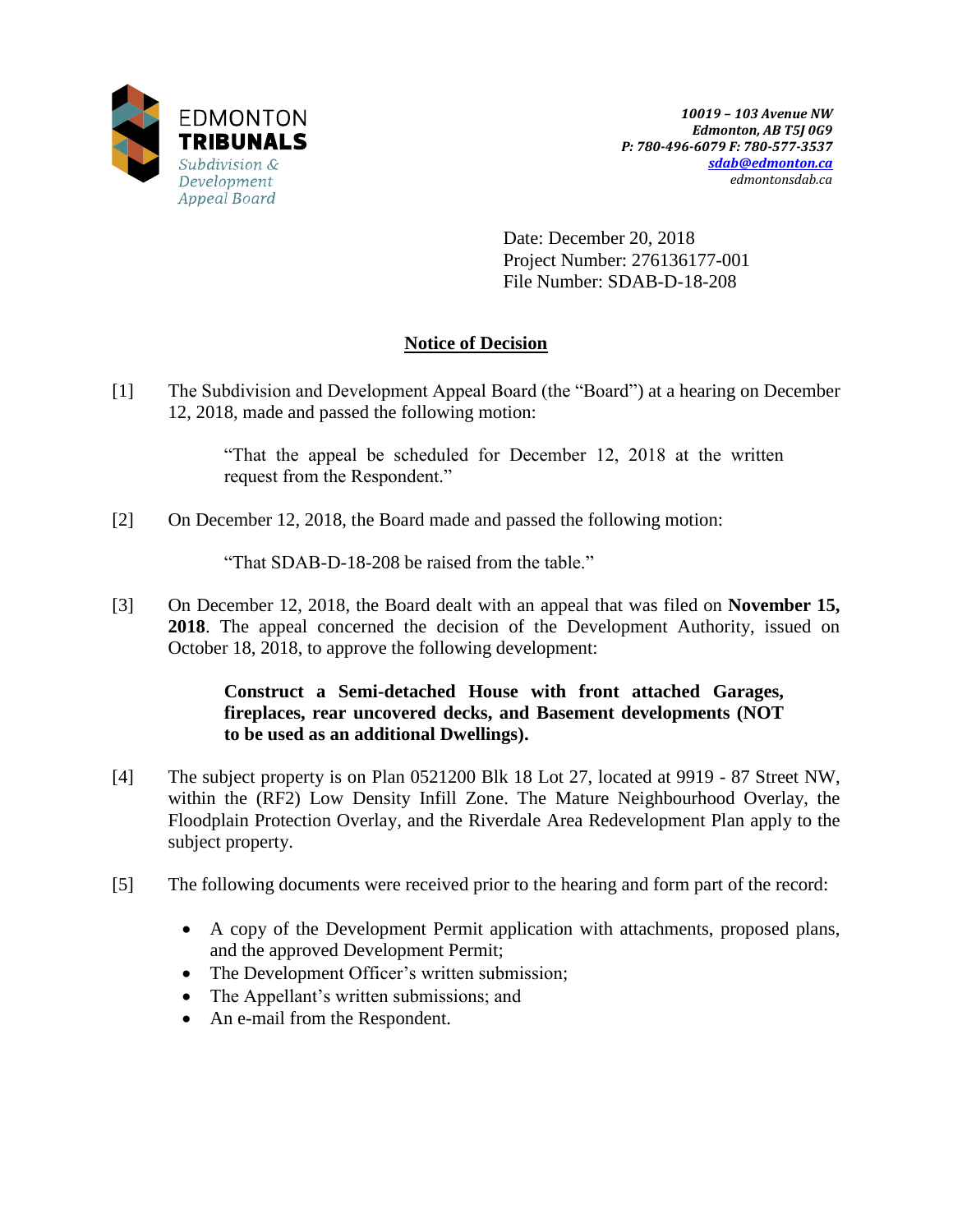### **Preliminary Matters**

- [6] At the outset of the appeal hearing, the Presiding Officer confirmed with the parties in attendance that there was no opposition to the composition of the panel.
- [7] The Presiding Officer outlined how the hearing would be conducted, including the order of appearance of parties, and no opposition was noted.
- [8] The appeal was filed on time, in accordance with section 686 of the *Municipal Government Act*, RSA 2000, c M-26.
- [9] At the outset of the hearing, the Presiding Officer outlined section 687(3)(a.3) and (d) and section 685(3) of the *Municipal Government Act.*
- [10] Section  $687(a.3)$  and (d) states:

In determining an appeal, the subdivision and development appeal board

- (a.3) subject to clauses (a.4) and (d), must comply with any land use bylaw in effect;
- …
- (d) may make an order or decision or issue or confirm the issue of a development permit even though the proposed development does not comply with the land use bylaw […]
- [11] Section 685(3) states:

Despite subsections (1) and (2), no appeal lies in respect of the issuance of a development permit for a permitted use unless the provisions of the land use bylaw were relaxed, varied or misinterpreted or the application for the development permit was deemed to be refused under section 683.1(8).

- [12] The Presiding Officer indicated that on December 10, 2018, Charter Bylaw 18638 was signed and passed by Council, which eliminated section 120.4(4) of the (RPL) Planned Lot Residential Zone in the *Edmonton Zoning Bylaw*.
- [13] The Presiding Officer indicated that the Development Permit is now a Class A Permitted Development Use with no variances and the Board does not have jurisdiction under the *Municipal Government Act* to allow an appeal subject to section 685(3).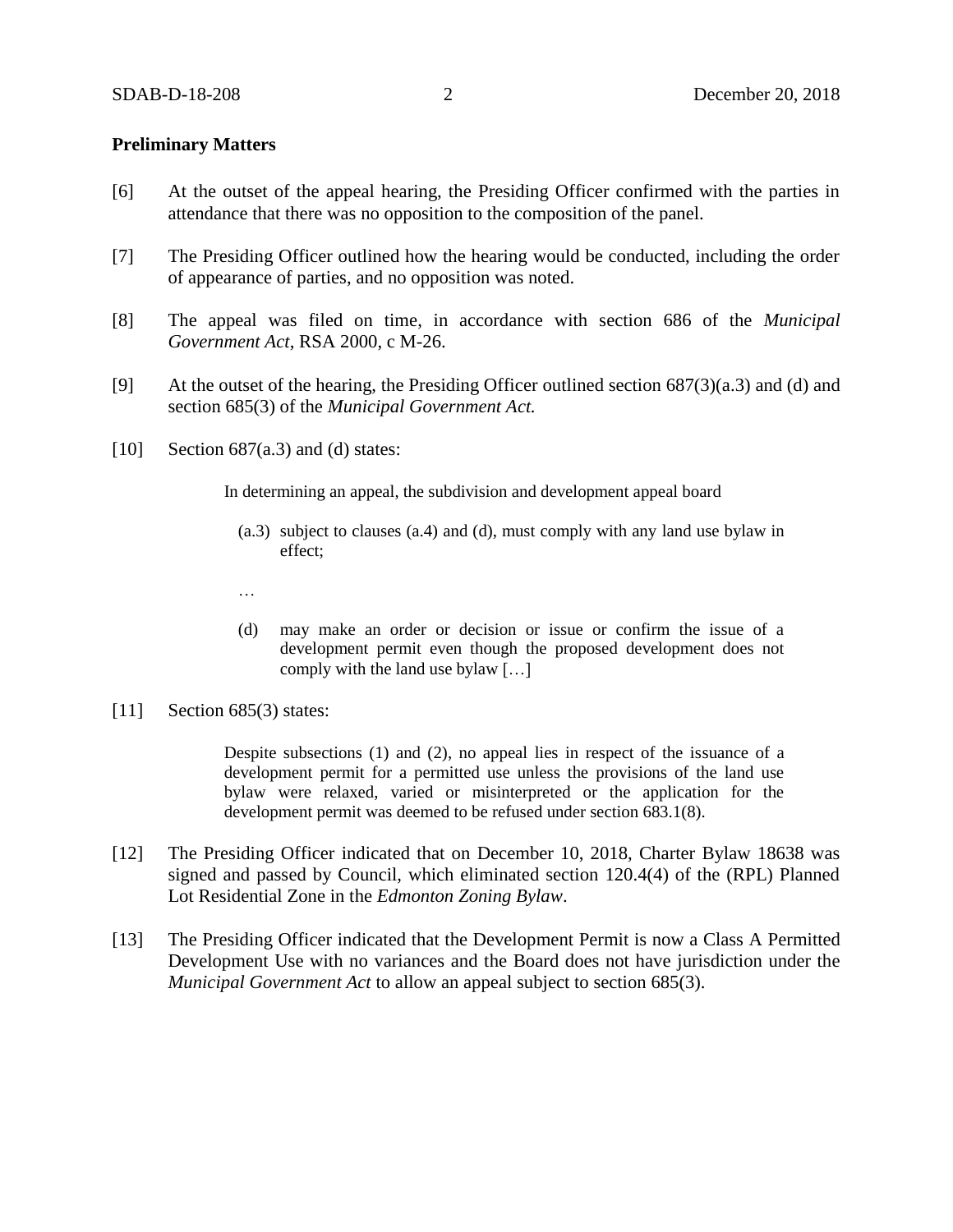### **Summary of Hearing**

- *i) Position of the Appellant, Mr. J. Fuite*
- [14] Mr. Fuite stated that he would not be able to persuade the Board with information to refuse the proposed development and had nothing further to add.
	- *ii) Position of Mr. A. Chak, Legal Counsel for the Respondent*
- [15] Mr. Chak did not have anything further to add and felt the Board did not have jurisdiction to hear the appeal.
	- *iii) Rebuttal of the Appellant, Mr. J. Fuite*
- [16] Mr. Fuite did not have anything to add in rebuttal.

### **Decision**

[17] The Board does not assume jurisdiction to hear the appeal.

### **Reasons for Decision**

[18] Section 687(a.3) and (d) of the *Municipal Government Act* states:

In determining an appeal, the subdivision and development appeal board

- (a.3) subject to clauses (a.4) and (d), must comply with any land use bylaw in effect;
- …
- (d) may make an order or decision or issue or confirm the issue of a development permit even though the proposed development does not comply with the land use bylaw […]

#### [19] Section 685(3) states:

Despite subsections (1) and (2), no appeal lies in respect of the issuance of a development permit for a permitted use unless the provisions of the land use bylaw were relaxed, varied or misinterpreted or the application for the development permit was deemed to be refused under section 683.1(8).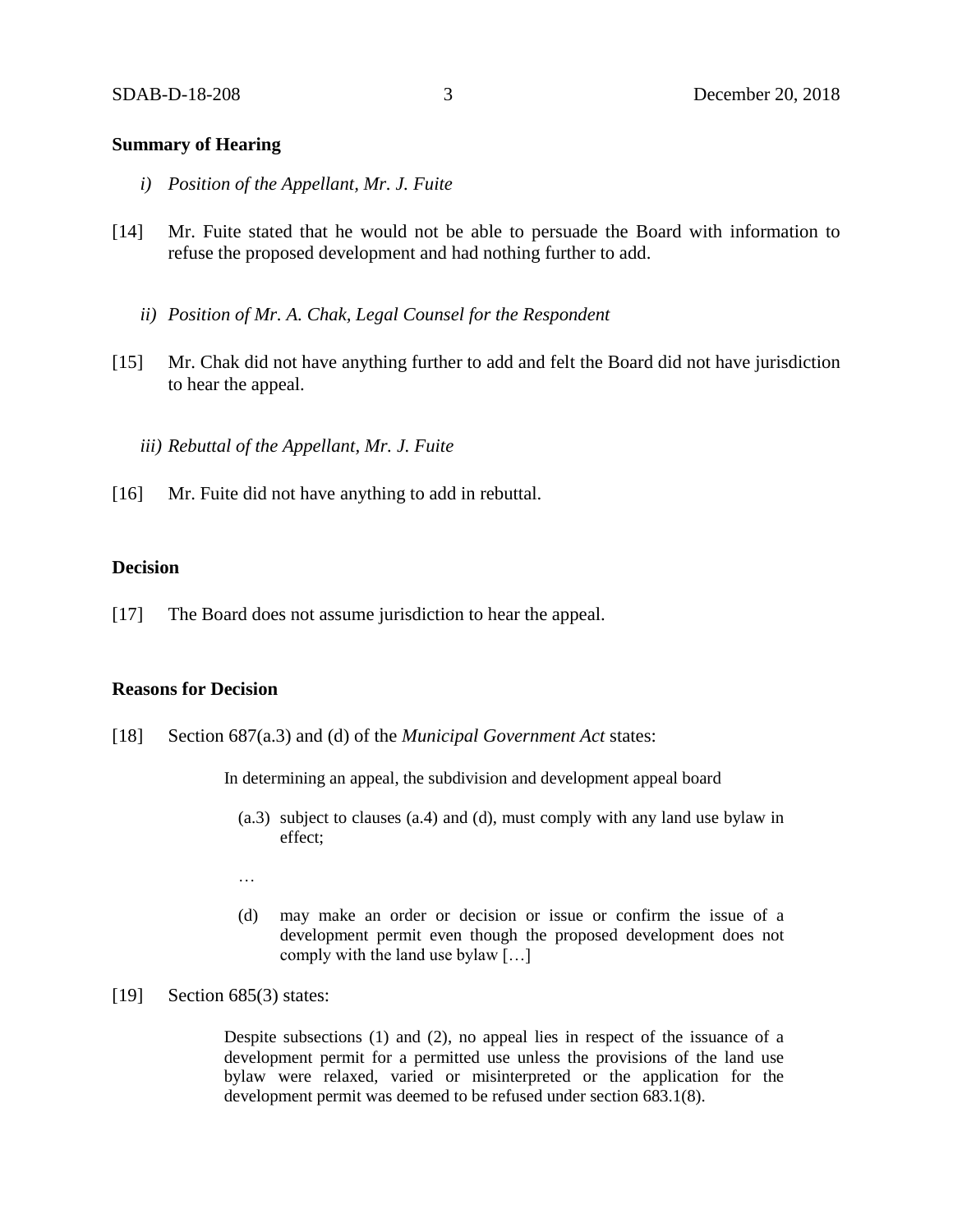- [20] The Board notes that on December 10, 2018, Charter Bylaw 18638 was signed and passed by Council, which eliminated section 120.4(4) of the (RPL) Planned Lot Residential Zone in the *Edmonton Zoning Bylaw*. Therefore, the subject development is a Class A Permitted Development Use with no variances.
- [21] Based on the above, and with no further evidence submitted at the hearing, the Board has no jurisdiction to hear this appeal.

Mr. V. Laberge, Presiding Officer Subdivision and Development Appeal Board

Board Members in Attendance: Mr. B. Gibson; Ms. S. LaPerle; Mr. A. Nagy

CC: City of Edmonton, Development & Zoning Services, Attn: Ms. K. Mercier / Mr. H. Luke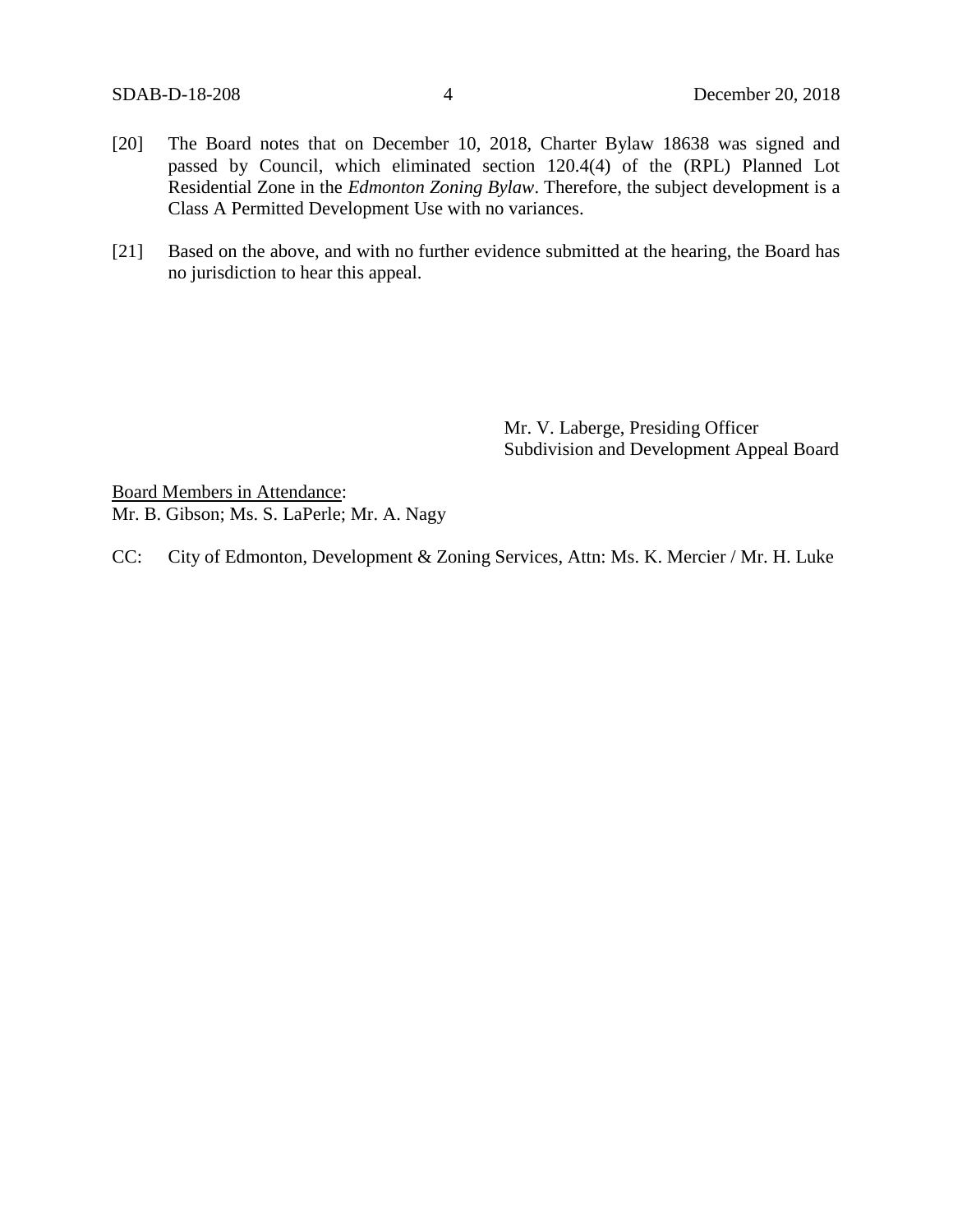### **Important Information for the Applicant/Appellant**

- 1. This decision may be appealed to the Alberta Court of Appeal on a question of law or jurisdiction under section 688 of the *Municipal Government Act*, RSA 2000, c M-26. If the Subdivision and Development Appeal Board is served with notice of an application for leave to appeal its decision, such notice shall operate to suspend the Development Permit.
- 2. When a decision on a Development Permit application has been rendered by the Subdivision and Development Appeal Board, the enforcement of that decision is carried out by Development & Zoning Services, located on the 2nd Floor, Edmonton Tower, 10111 – 104 Avenue NW, Edmonton, AB T5J 0J4.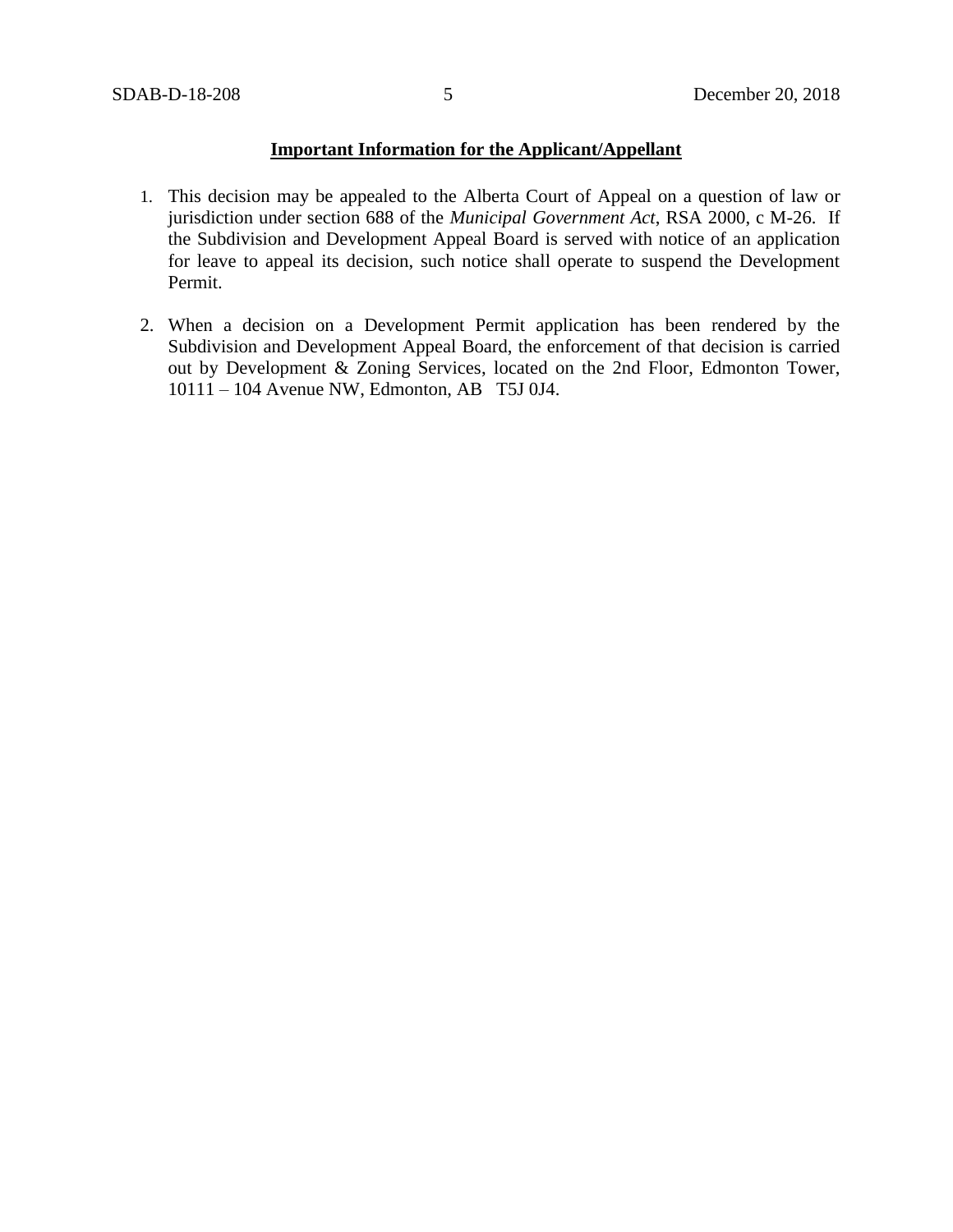

Date: December 20, 2018 Project Number: 295328576-001 File Number: SDAB-D-18-209

## **Notice of Decision**

[1] On December 12, 2018, the Subdivision and Development Appeal Board (the "Board") heard an appeal that was filed on **November 23, 2018**. The appeal concerned the decision of the Development Authority, issued on November 22, 2018, to refuse the following development:

### **Change the Use from a General Retail Use to a Cannabis Retail Sales store and to construct interior alterations.**

- [2] The subject property is on Plan 1523747 Blk 27 Lot 5, located at 503 Griesbach Parade NW, within the (GVC) Griesbach Village Centre Zone. The Griesbach Special Area and the Griesbach Neighbourhood Area Structure Plan apply to the subject property.
- [3] The following documents were received prior to the hearing and form part of the record:
	- A copy of the Development Permit application with attachments, proposed plans, and the refused Development Permit;
	- The Development Officer's written submissions;
	- The Appellant's written submissions; and
	- An on-line response from a property owner in opposition to the proposed development.
- [4] The following exhibits were presented during the hearing and form part of the record:
	- Exhibit  $A A$  copy of the Subdivision Plan submitted by the Appellant.
	- Exhibit B A Surveyor's Report showing consolidation of the site submitted by the Appellant.
	- Exhibit  $C A$  copy of the Notice from AGLC regarding the temporary suspension of cannabis retail licences because of the supply shortage.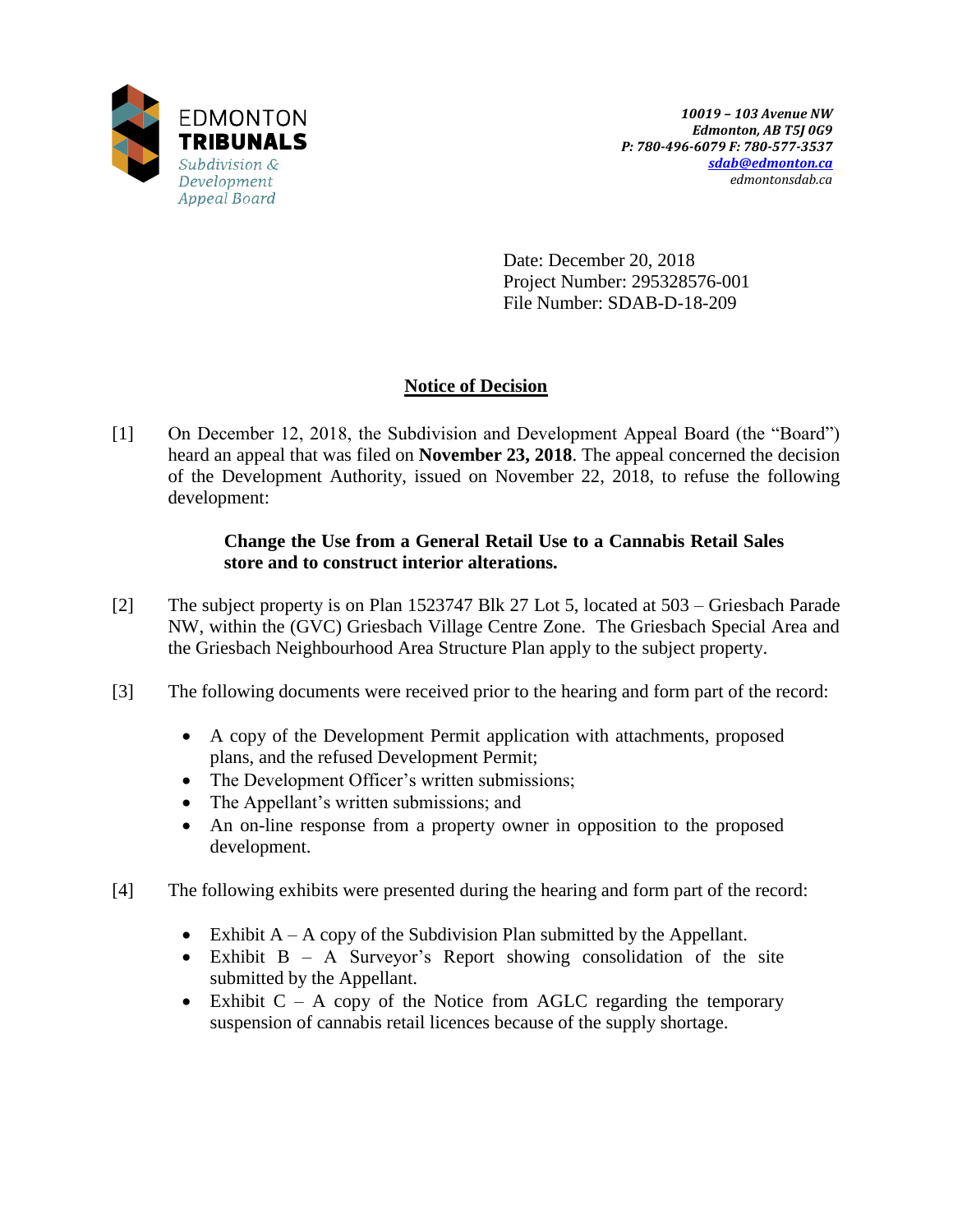### **Preliminary Matters**

- [5] At the outset of the appeal hearing, the Presiding Officer confirmed with the parties in attendance that there was no opposition to the composition of the panel.
- [6] The Presiding Officer outlined how the hearing would be conducted, including the order of appearance of parties, and no opposition was noted.
- [7] The appeal was filed on time, in accordance with section 686 of the *Municipal Government Act*, RSA 2000, c M-26.

### **Summary of Hearing**

- *i) Position of Mr. J. Murphy, Legal Counsel for the Appellant, DIALOG:*
- [8] The setback violation referenced in this refusal is of a technical nature, only, and if allowed to bar the current application, would lead to the removal of this Permitted Use from the entire site. The development permit was refused because of a deficiency in the minimum required 100 metre setback from a site being used as public lands as measured from the closest point of the subject site boundary to the closest point of another site boundary. In this case, this results in the sterilization of a Permitted Use on this site.
- [9] Cannabis Retail Sales was added as a Permitted Use in the (GVC) Griesbach Village Centre Zone ("GVC Zone"), pursuant to section 940.6 which was amended by Charter Bylaw 18524 on September 5, 2018, after Council passed the general amendments for Cannabis Retail Sales.
- [10] City Administration supported the proposed Charter Bylaw because of the 48 Special Area Zones in the *Edmonton Zoning Bylaw* (the *Bylaw*), the GVC Zone was one of 14 identified as being appropriate for the addition of Cannabis Retail Sales as a Permitted Use. The proposed change supported *The Way We Grow*, the Municipal Development Plan's strategic goal of Supporting Prosperity: *Edmonton is home to an innovative and diverse business environment that fosters economic development and supports prosperity.*
- [11] A SLIM map was referenced to illustrate that the location of the AP Zone to the north sterilizes Cannabis Retail Sales on any part of the subject site.
- [12] The site zoned AP is comprised of a strip of trees identified as Municipal Reserve. Section 70(3)(c) of the *Bylaw* states that "the term "public lands" is limited to Sites zoned AP and Sites zoned A." The SLIM map illustrates that even though only a small portion of the subject site located in the northeast corner creates a problem, the calculation of the distance from site-to-site makes it impossible for a Cannabis Retail Sales, a Permitted Use to be approved anywhere on the subject site.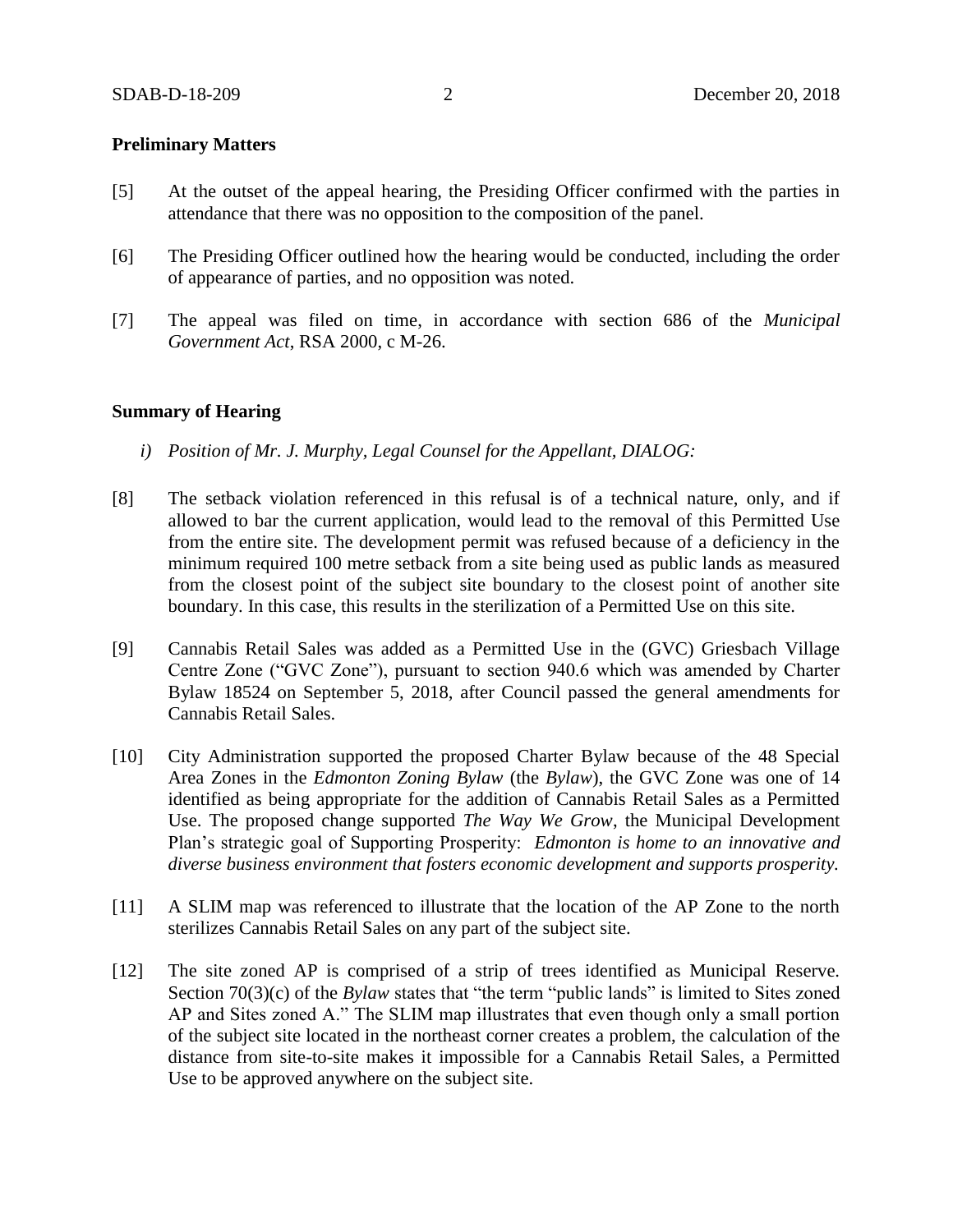- [13] In reality the proposed Cannabis Retail Sales is located considerably farther from the AP zoned site.
- [14] A Subdivision Plan, marked *Exhibit A*, that created the AP zoned site, was referenced to illustrate that the initial developer convinced the City to take the strip of mature trees located along 97 Street as Municipal Reserve. This reduced the amount of Municipal Reserve that they had to provide and placed the requirement to care for and maintain the trees into the hands of the City.
- [15] It was noted that the Municipal Reserve extends past the hotel and much further to the north.
- [16] There is no question that this land is zoned AP and complies with the term "public lands", pursuant to Section 70(3)(c) of the *Bylaw* and therefore the Development Officer made the only decision that could be made under these circumstances. However, it was his opinion that this is an unintended consequence because of the drafting of the *Bylaw*.
- [17] A Surveyor's report, marked *Exhibit B*, was submitted to illustrate that the stand of trees on the AP zoned site provide a buffer between 97 Street, a major arterial roadway and the commercial development located west of 97 Street and the AP zoned Site.
- [18] The proposed development is located in the interior of a large fan-shaped piece of land buffered by a mature stand of trees and other commercial uses on the site.
- [19] Mr. Murphy reiterated that Cannabis Retail Sales is a Permitted Use that conforms with the (GVC) Greisbach Village Centre Zone and therefore meets the test of the Board because it will not unduly interfere with the amenities of the neighbourhood nor materially affect the use, enjoyment or value of neighbouring parcels of land.
- [20] Mr. Murphy indicated that they are agreeable to all of the conditions suggested by the Development Officer. A copy of the notice regarding a moratorium imposed on cannabis licences by AGLC was submitted and marked as *Exhibit C*. Mr. Murphy stated that if the proposed development is approved he would like the Board to amend the condition that the development must commence within nine (9) months to ten (10) months of when AGLC removes its temporary licensing suspension.
- [21] If they are required to wait until after the moratorium is lifted, they could lose their development permit.
- [22] Mr. Murphy provided the following information in response to questions from the Board:
	- a) Allowing the development to commence within 10 months of when AGLC removes the temporary licensing suspension will provide a reasonable period of time to allow the developer to comply with the provincial requirements.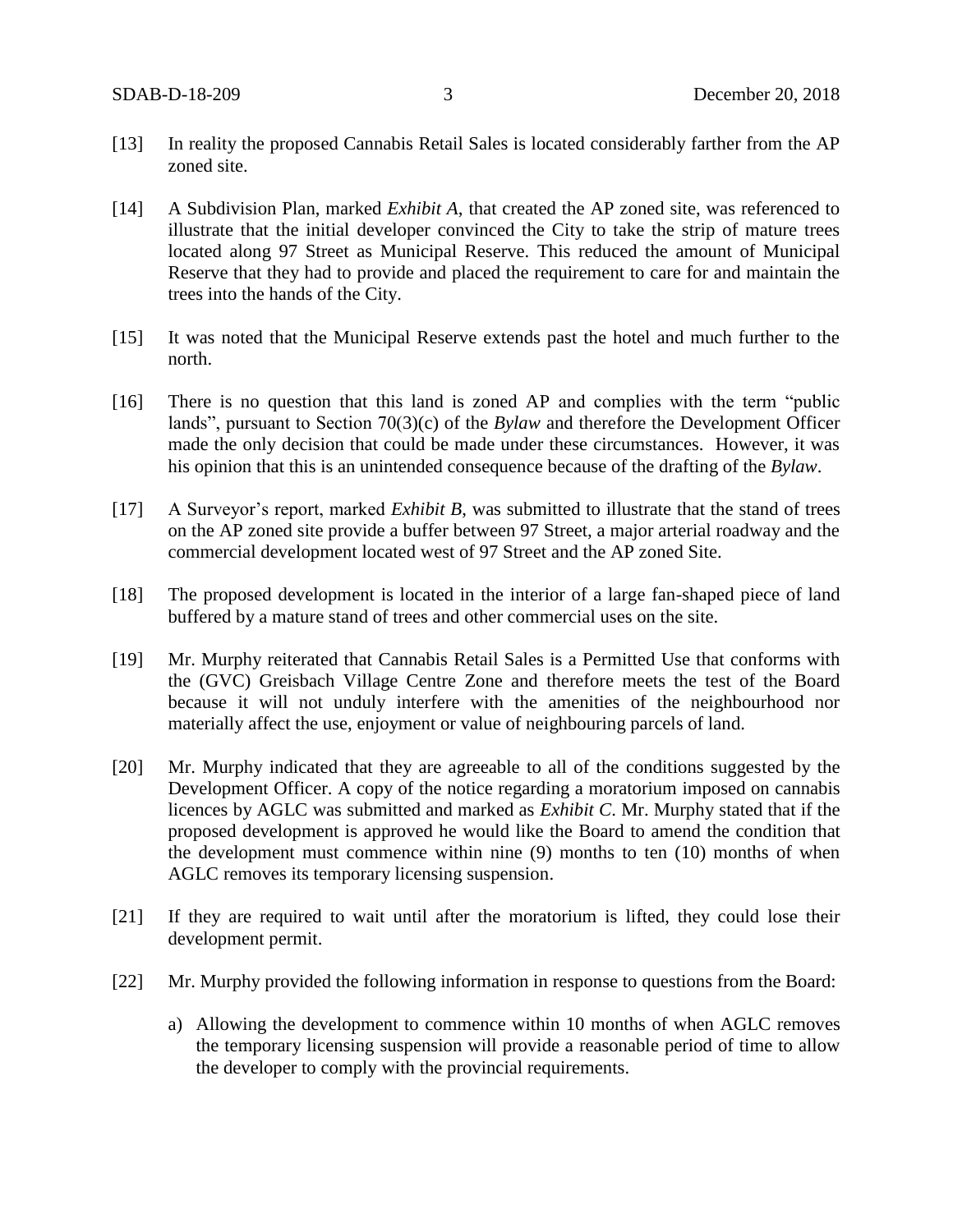- b) With respect to an on-line response in opposition, it was determined that one of the Cannabis Retail Sales stores is located approximately 337 metres south of the subject site and the other is located approximately 500 metres northwest of the subject site. Both comply with the minimum required separation distance requirements pursuant to Section 70(1) of the *Bylaw*.
- c) There is a public sidewalk located on the west side of the stand of trees on the AP zoned site along 97 Street.
- d) It was his assumption that smoking would be allowed on the AP zoned site.
- e) It was estimated that the walking distance from the proposed Cannabis Retail Sales store to the AP zoned site is approximately 250 metres.
- f) It was acknowledged that there is no clear cut way to determine what constitutes a Site and it is often left open to interpretation. In this case there is no objection to the determination of Site made by the Development Officer.
- *ii) Position of the Development Officer, Mr. S. Chow*
- [23] The Development Authority did not appear at the hearing and the Board relied on Mr. Chow's written submissions.

### **Decision:**

- [24] The appeal is **ALLOWED** and the decision of the Development Authority is **REVOKED**. The development is **GRANTED** as applied for to the Development Authority, subject to the following **CONDITIONS**:
	- **1. The development must commence within ten (10) months of the date when AGLC removes its temporary suspension for accepting and issuing applications for Cannabis Retail licensing.**
	- 2. There shall be no parking, loading, storage, trash collection, outdoor service or display area permitted within the required 4.5m (14.76 ft.) setback. (Reference Section 340.4(3) & (5)).
	- 3. All required parking and loading facilities shall only be used for the purpose of accommodating the vehicles of clients, customers, employees, members, residents or visitors in connection with the building or Use for which the parking and loading facilities are provided, and the parking and loading facilities shall not be used for driveways, access or egress, commercial repair work, display, sale or storage of goods of any kind. (Reference Section 54.1.1.c).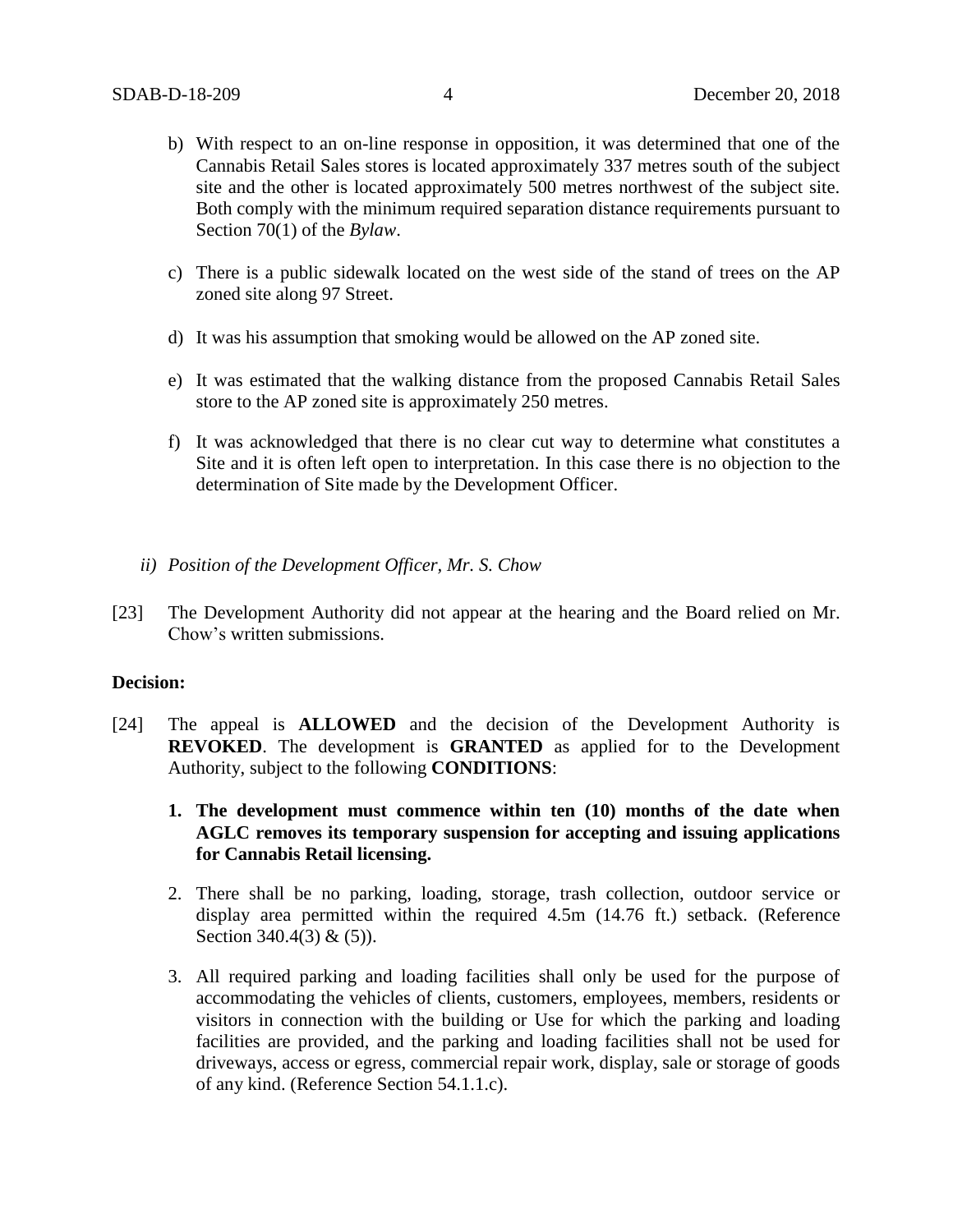#### ADVISEMENTS:

- a. This Development Permit is NOT a Business Licence. A separate application must be made for a Business Licence. Please contact the 311 Call Centre (780-442-5311) for further information.
- b. Signs require separate Development Applications.
- [25] In granting the development the following variance to the *Edmonton Zoning Bylaw* is allowed:
	- 1. The minimum required 100 metres separation distance between the Cannabis Retail Sales Site and any Site being used as public lands, pursuant to section 70(3) is reduced by 30 metres to permit a minimum allowed separation distance of 70 metres.

### **Reasons for Decision**

- [26] The proposed development is to change the Use from a General Retail Use to a Cannabis Retail Sales store and construct interior alterations. The subject Site is located in the (GVC) Griesbach Village Centre Zone (the "GVC Zone"). Pursuant to section 940.6(3) of the *Edmonton Zoning Bylaw* (the *Bylaw*), Cannabis Retail Sales is a Permitted Use in this Zone.
- [27] The Board is mindful of section 687(3)(a.4) of the *Municipal Government Act* (the *Act*). This section directs that in making this decision, the Board must comply with applicable requirements of the regulations under the *Gaming, Liquor and Cannabis Act*, respecting the location of premises described in a cannabis licence and distances between those premises and other premises. Based on the submissions of the parties, the Board finds that requirements of those regulations have been satisfied and this Board has met its obligation under section 687(3)(a.4) of the *Act*.
- [28] The issue before the Board is whether a variance of 30 metres could be granted in respect of the regulations in section 70(3) of the *Bylaw*. Section 70(3) requires a 100 metres separation distance between the Site of a Cannabis Retail Sales and any Site being used as public lands. The Appellant conceded that as calculated by section 70(3), this separation distance was deficient by 30 metres.
- [29] The Board grants the required variance for the following reasons:
	- a) Council added Cannabis Retail Sales as a Permitted Use in this Zone because of the 48 Special Area Zones in the *Bylaw*, GVC Zone was one of 14 identified as being appropriate for the addition of Cannabis Retail Sales as a Permitted Use.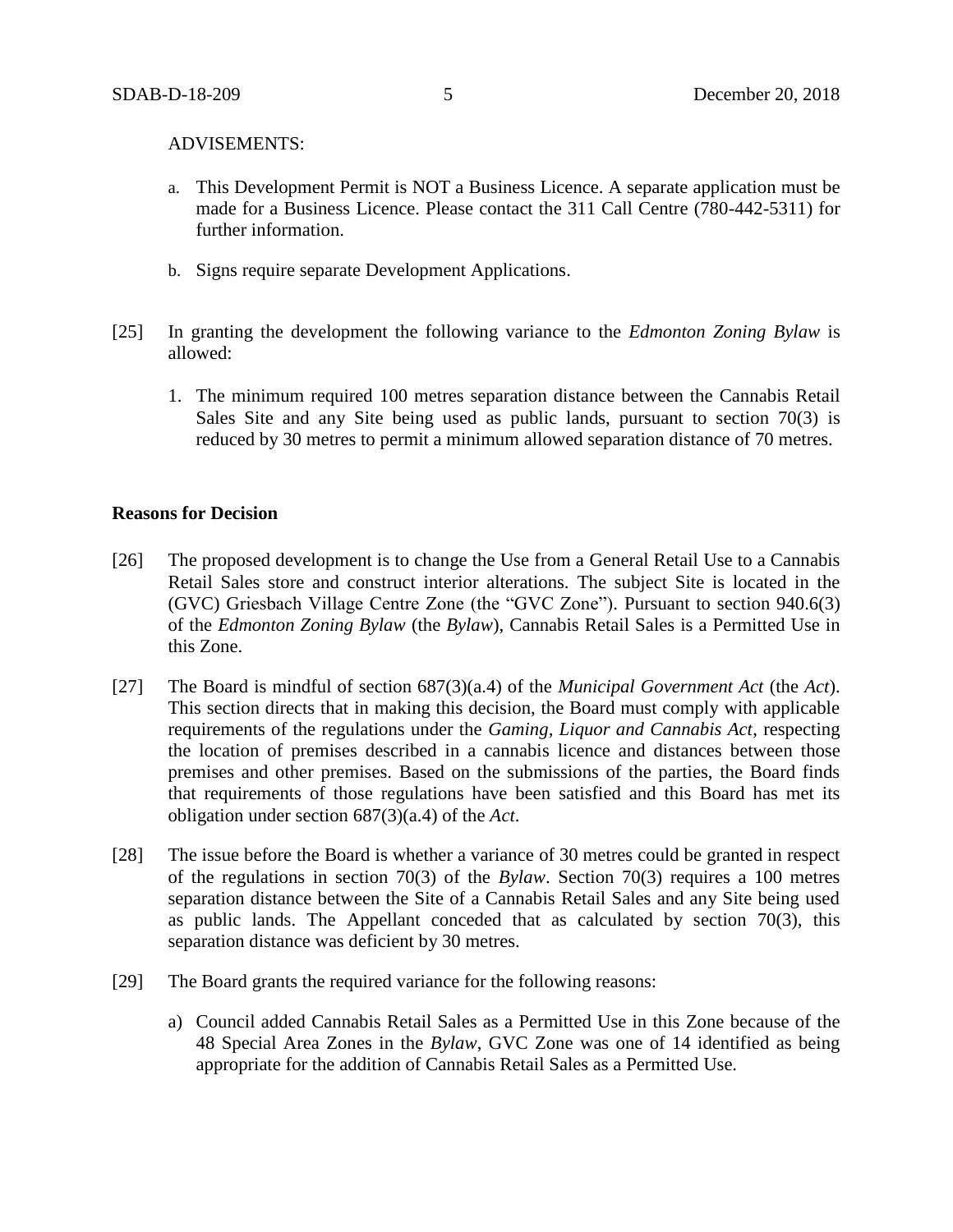- b) A Cannabis Retail Sales Use will require a variance in the minimum required 100 metre separation distance from the public zoned lands no matter where it is located on the subject Site. This would effectively sterilize the entire Site from having a Cannabis Retail Sales Use which is a Permitted Use in the GVC Zone.
- c) The land zoned AP is not visible from the Site of the proposed Cannabis Retail Sales Use.
- d) Even though the proposed Cannabis Retail Sales Use is 70 metres from the public zoned land, based on evidence provided by the Appellant, the walking distance between the Sites is 250 metres which is substantially more than the minimum required 100 metre separation distance.
- e) Based on a review of the photographic evidence provided, the Site zoned as public lands is comprised of a mature stand of trees that has existed at this location for many years and does not contain any playground equipment or amenities that would be typically found in an active park.
- f) The Board accepts the evidence of the Appellant that the proposed Cannabis Retail Sales Use will provide an amenity to this neighbourhood.
- g) The Board acknowledges the on-line response that was submitted in opposition to the proposed development but notes that the two Cannabis Retail Sales stores referenced are located some distance from the subject Site and comply with the minimum separation distance requirements.
- h) No evidence was provided to persuade the Board that approving the proposed development with the required variance would create any undue hardship.
- [30] The Board has imposed conditions suggested by the Development Officer with one condition being amended at the request of Legal Counsel for the Appellant.
- [31] Section 70(6) obliges the Development Officer to a two part condition for a Cannabis Retail Sales. The Board is granting a variance to section 70(6) that states:

The Development Officer shall impose a condition on any Development Permit issued for Cannabis Retail Sales requiring that the development:

- a. shall not commence until authorized by and compliant with superior legislation; and
- b. must commence within nine (9) months of the date of approval of the Development Permit.

For the purposes of section 70(6), development commences when the Cannabis Retail Sales Use is established or begins operation.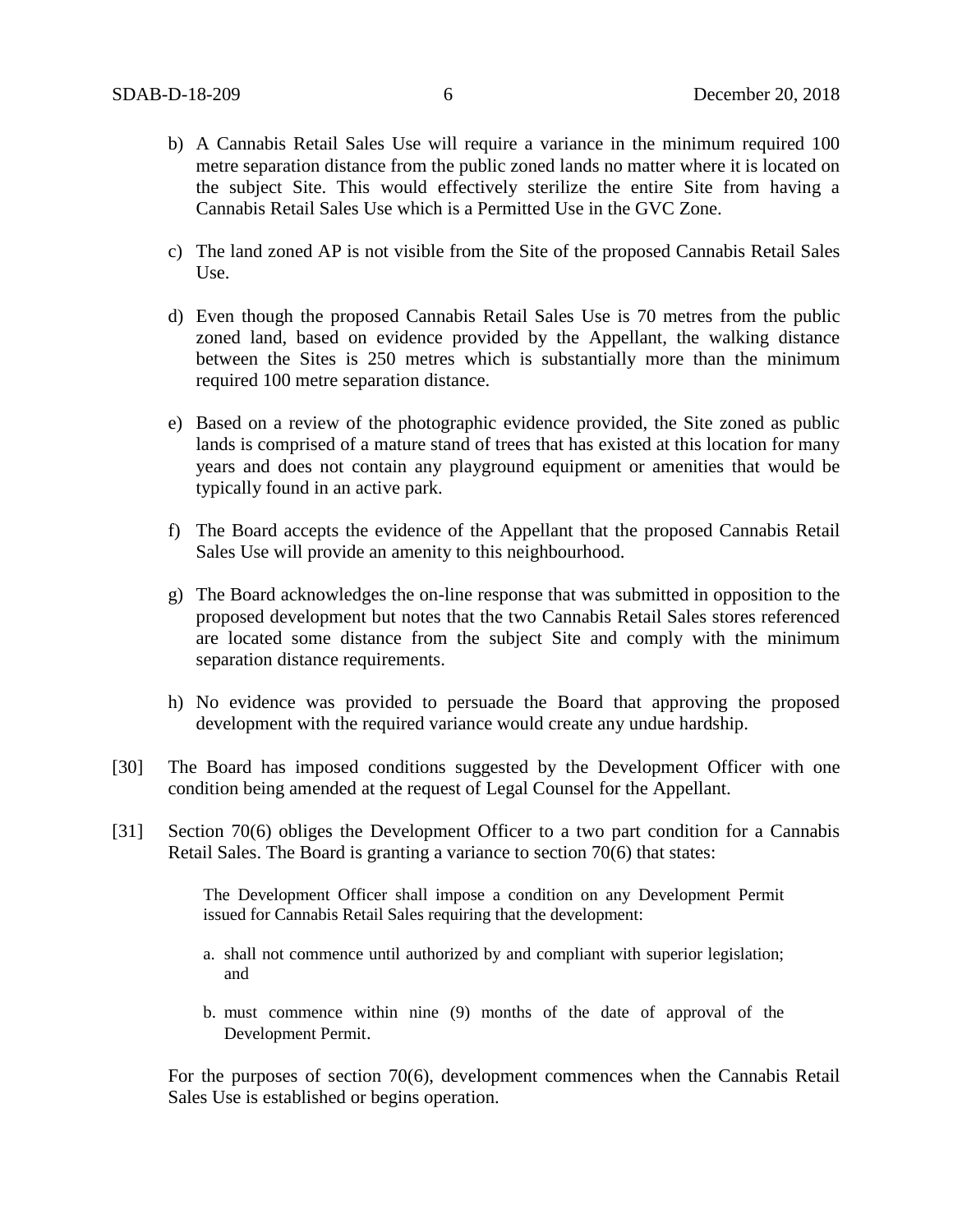- [32] On November 21, 2018, AGLC placed a temporary suspension on all new applications due to a supply shortage of legal Cannabis. As a result, there is a potential of section 70(6) to create a hardship situation. At the request of the Appellant and to relieve a possible hardship, the Board varied the requirement to: *development must commence within ten (10) months of the date when AGLC removes its temporary suspension for accepting and issuing applications for Cannabis Retail licensing.*
- [33] Based on all of the above, it is the opinion of the Board, that the proposed development, with the required variance, will not unduly interfere with the amenities of the neighbourhood nor materially interfere with or affect the use, enjoyment or value of neighbouring parcels of land.

Mr. V. Laberge, Presiding Officer Subdivision and Development Appeal Board

Board Members in Attendance: Mr. B. Gibson; Ms. S. LaPerle; Mr. A. Nagy

c.c. City of Edmonton, Development & Zoning Services, Attn: Mr. S. Chow / Mr. H. Luke